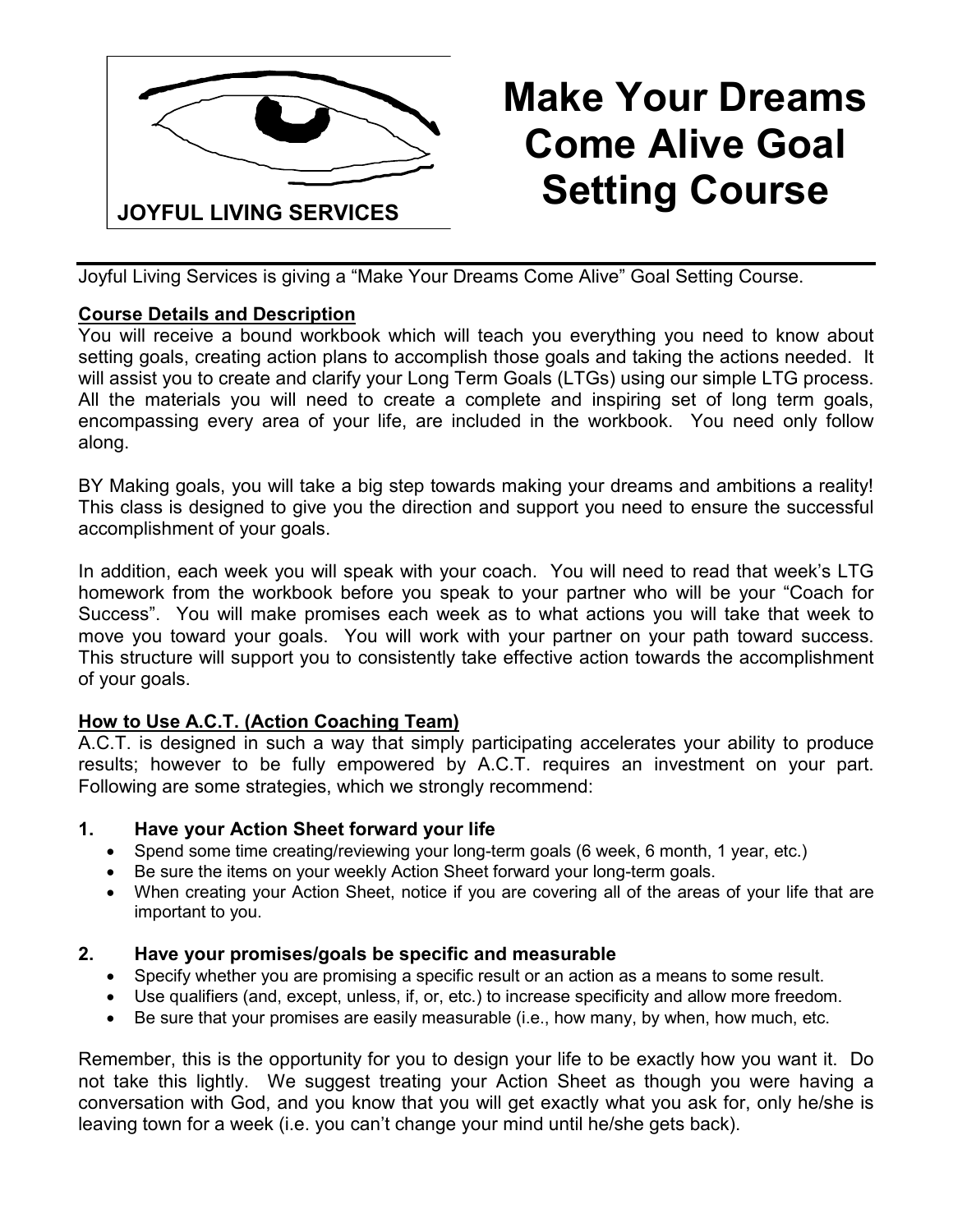# **Coaching**

Each week you will be responsible for coaching and being coached by a fellow team member. As a coach, you agree to do what it takes such that your partner accomplishes all of their goals. This generally includes speaking with your partner on the phone, at least once a day. You and your partner decide how often and when to be in communication. As a coach, your job is not to tell your partner how to do their tasks, nor is it to make them wrong. It is simply to coach them; that is, to empower them and hold them accountable. Be the encouragement they need when they are not feeling enthusiastic. Remind them of the importance this goal had when they created it. Remind them of the value of keeping their word. Remember, you are playing the role of that person who knows they are capable of accomplishing anything and you are there to remind them.

# **The Five Point Strategy**

A.C.T. includes a five-point strategy for success and satisfaction. It is based on some very simple principles that when followed consistently, assist you to create any desired result. The workbook will take you step by step through the 5 points of this strategy. The five points are:

- 1. Know what you want.
- 2. Take effective action to achieve it.
- 3. Feedback
- 4. Flexibility
- 5. Follow through

As you can see, these principles are very simple and almost too obvious to mention. They seem too simple to really make a difference. That may be why so many people don't employ them. The fact is these strategies do make a difference...a tremendous difference.

Knowing these five strategies is important. Acting on this knowledge is crucial. The key to designing your success is your willingness to actually do all of the exercises in this program. Many people never seek out knowledge that makes a difference. As you work through A.C.T., you must carry out each action recommended. It is through ACTION that your success will grow!

#### **Course Cost**

This course costs \$100. The course needs to be paid in full up-front. It can be paid by check, credit card, or bank wire.

#### **Questions & Registration**

Fill out the attached registration form and mail it to us along with your payment to JLS, P.O. Box 485, Weimar, CA 95736-0485, USA or fax it to us at 530-878-1119. You can also contact us via e-mail at iridology@netzero.net, by phone at 530-878-1119 or 800-704-9800. We will need your name, company if you have one, mailing address, phone, fax, e-mail, and payment information to complete your registration process.

#### **Who Can Take This Course**

Everyone and anyone who wants to learn how to set goals for their personal or professional life. It does not matter where you live because the course is via correspondence at your home or office. As long as you have a telephone you can take this course from any state in the USA and any country in the world.